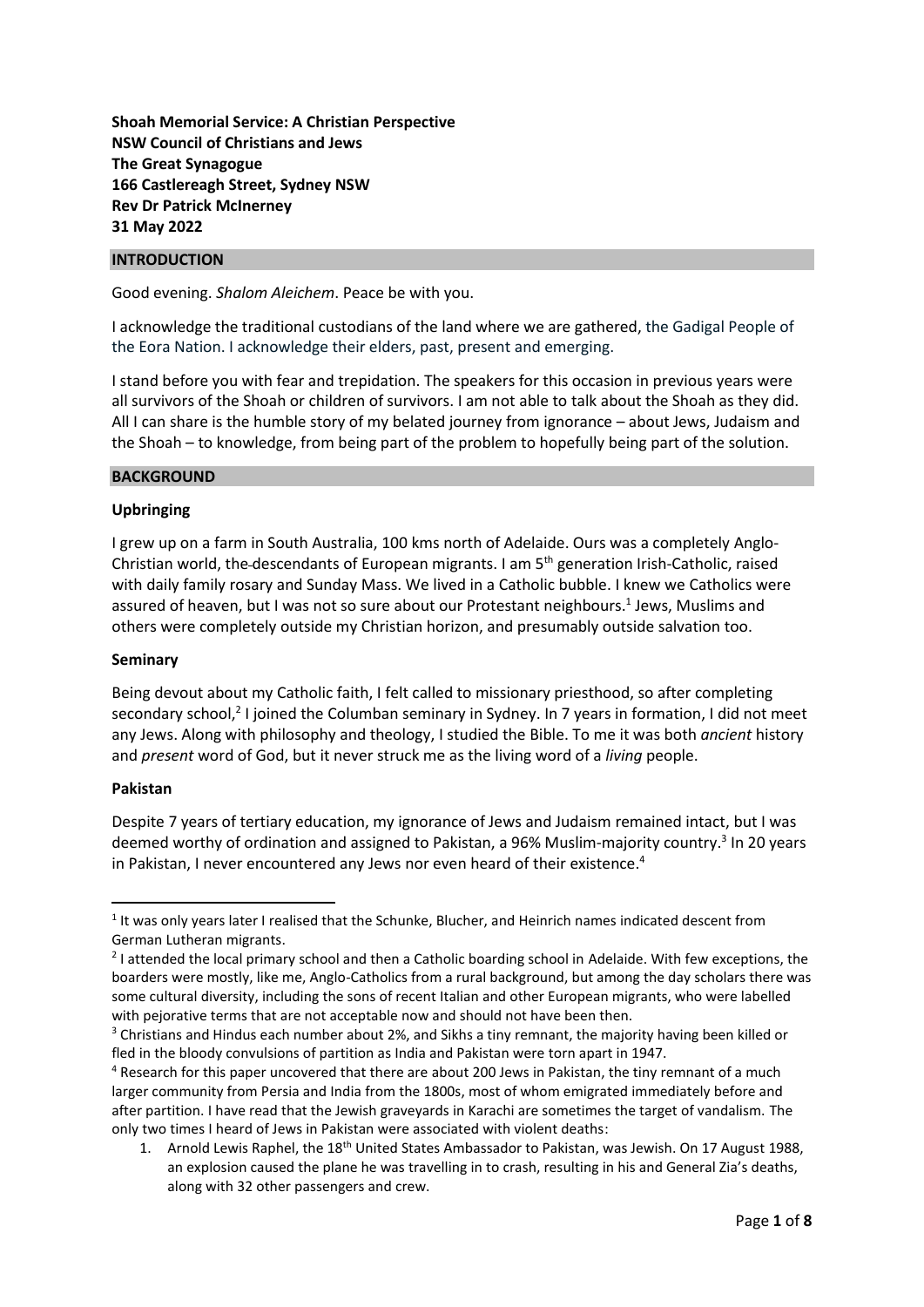## **Rome**

From 1983 to 1986 I studied Arabic and Islamics in Rome. During those 3 years, my focus was on Islam and Muslims. I met no Jews. The only mention of Jews I recall, apart from the tribes in  $7<sup>th</sup>$ century Medina, was a comment about a Hebrew inscription on a Roman church which occasioned ignorant mirth. More on that later.

I spent two summers in the Yemen in 1984 and 1985. One day in the *souq* in the capital, Sana'a, I saw one of the remnant Jews, readily identifiable by his sidelocks. I knew he was biblical 'kin', yet I had no common language or culture. He remained the exotic, esoteric "other".

I spent a week in Israel in 1984, following in the footsteps of Jesus, but ironically, was not aware of following in the footsteps of a Jew.

After completing my Arabic and Islamic studies, I resumed ministry in Pakistan.

I returned to Australia in 2000 and completed a Masters in Theology, again without encountering Jews or study of Judaism.

## **THE TURNING POINT**

## **First Encounter**

In late 2002 I was appointed to the Columban Centre for Christian-Muslim Relations here in Sydney. It was at the Abraham Conference, as I approached 50 years of age, that I first met a Jew – and my long overdue remedial work began.

## **Visit to a Synagogue**

I had often attended Friday prayers and Eid prayers in mosques in Pakistan and Australia – but had never been inside a synagogue. I asked a Jewish friend who kindly invited me to a *Shabbat* Service followed by a *Shabbat* meal. As I sat in the congregation, it struck me that Jesus would have felt 'at home' with the service, whereas I, his follower, felt like a stranger.<sup>5</sup>

## **First Learnings**

I attended a talk by Amy-Jill Levine, a Jewish scholar of the New Testament. Challenged by her forthright and entertaining presentation, I bought and read her book, *The Misunderstood Jew.<sup>6</sup>*

- I was shocked by her statement, "Jesus lived and died a faithful Jew". Since I am a Catholic priest and the Letter to the Hebrews describes Jesus as a "High Priest" (Heb 2:17 *et alii*), I had assumed that Jesus was like the Irish Catholic priests of my childhood.
- I also learned about the harmful effects of anti-Jewish stereotypes in Christian preaching down through the ages, and that still occur in 'populist' preaching, especially on Good Friday. These include removing Jesus from his Jewish context; making him look better by falsely casting him as a freedom-loving, inclusive, egalitarian revolutionary against the fabricated foil of legalistic, misogynistic, hierarchical Judaism; and where "Good Samaritan" implied "bad Jew"! I was mortified to recognise that I too had occasionally committed such inadvertent blunders.

<sup>2.</sup> Daniel Pearl was a 39-year-old Jewish American journalist who worked for the Wall Street Journal. He was kidnapped by terrorists on 23 January 2002 and beheaded a week later.

<sup>&</sup>lt;sup>5</sup> I acknowledge that the service was not identical to what would have happened in early first century synagogue in Nazareth but would have been similar.

<sup>6</sup> Levine, Amy-Jill. *The Misunderstood Jew: The Church and the Scandal of the Jewish Jesus*. New York: HarperSanFrancisco, 2006.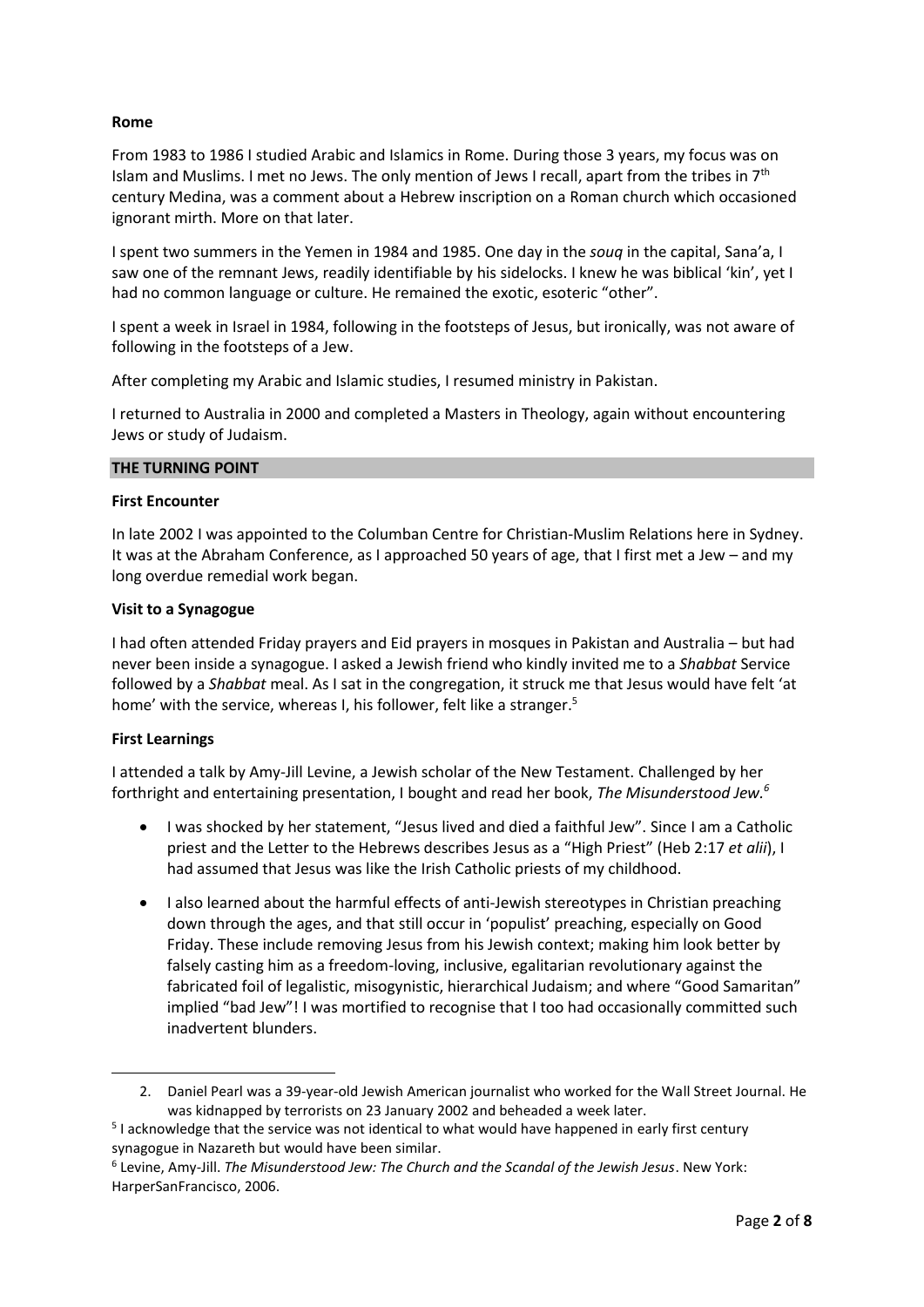I made one such gaffe when I was teaching Islam at the Catholic Institute of Sydney. One of my students raised his hand, and demolished my inadvertent slur with a few well-informed sentences, for which he received a round of applause both from the students and from me. The interjector was Dr Paul O'Shea.

## **My Teachers**

My student of Islam subsequently became my teacher of Judaism, and whenever I taught a course on Interreligious Dialogue, I invited Dr Paul O'Shea to present on Jewish-Christian relations. I am indebted to his scholarship.<sup>7</sup>

I served three terms on the Australian Catholic Council for Ecumenism and Interreligious Dialogue which advises the Bishops Commission, where I had the privilege of working closely with Sr Mary Reaburn of the Sisters of Our Lady of Sion. I learned a lot from her deep familiarity with Jewish-Christian relations.

I served on the Organising Committee of the Abraham Conference for many years and became personal friends with the Jewish members, including the indomitable Josie Lacey.

In a discussion group at one Abraham Conference, a child survivor of the Holocaust shared how, when he moved to the suburbs, a neighbour offered him milk and some ANZAC biscuits. He said, with tears in his eyes: "That experience changed my life. I never knew anyone could be so kind." I had tears in my eyes as I listened to his account of that transformative moment. I have felt connected to George Sternfeld ever since.

I have been deeply moved each time I have attended Shoah Memorial Services held by the NSW Council of Christians and Jews and by the NSW Jewish Board of Deputies, and on visits to the Sydney Jewish Museum. 8

#### **JEWISH-CHRISTIAN PILGRIMAGE IN ROME**

#### **Pilgrimage in Rome 2013**

In June 2013, I attended a meeting of the Islamic-Catholic Liaison Committee in Rome. On Sunday 23 June 2013, a free day, I made a personal Jewish-Christian pilgrimage in reparation for the mistakes I had inadvertently made over decades, and in profound gratitude for the conversion I had undergone in more recent years.

#### **Pope John XXIII**

I first visited and prayed at the grave of Pope Saint John XXIII.

As Apostolic Delegate to Greece and Turkey from 1934 to 1944, he procured immigration, visa and other documents and intervened with the Slovakian government and the King of Bulgaria. His actions saved the lives of thousands of Jews from being deported to Nazi Germany.<sup>9</sup>

<sup>&</sup>lt;sup>7</sup> I am the webmaster of an international Columban website dedicated to interreligious dialogue. It includes a section on Judaism, including 21 documents on Jewish-Christian relations, annotated by Dr Paul O'Shea: <https://columbanird.org/religions/judaism/>

<sup>8</sup> <https://sydneyjewishmuseum.com.au/>

<sup>9</sup> <https://www.raoulwallenberg.net/roncalli/articles-11/pope-john-xxiii-jews/>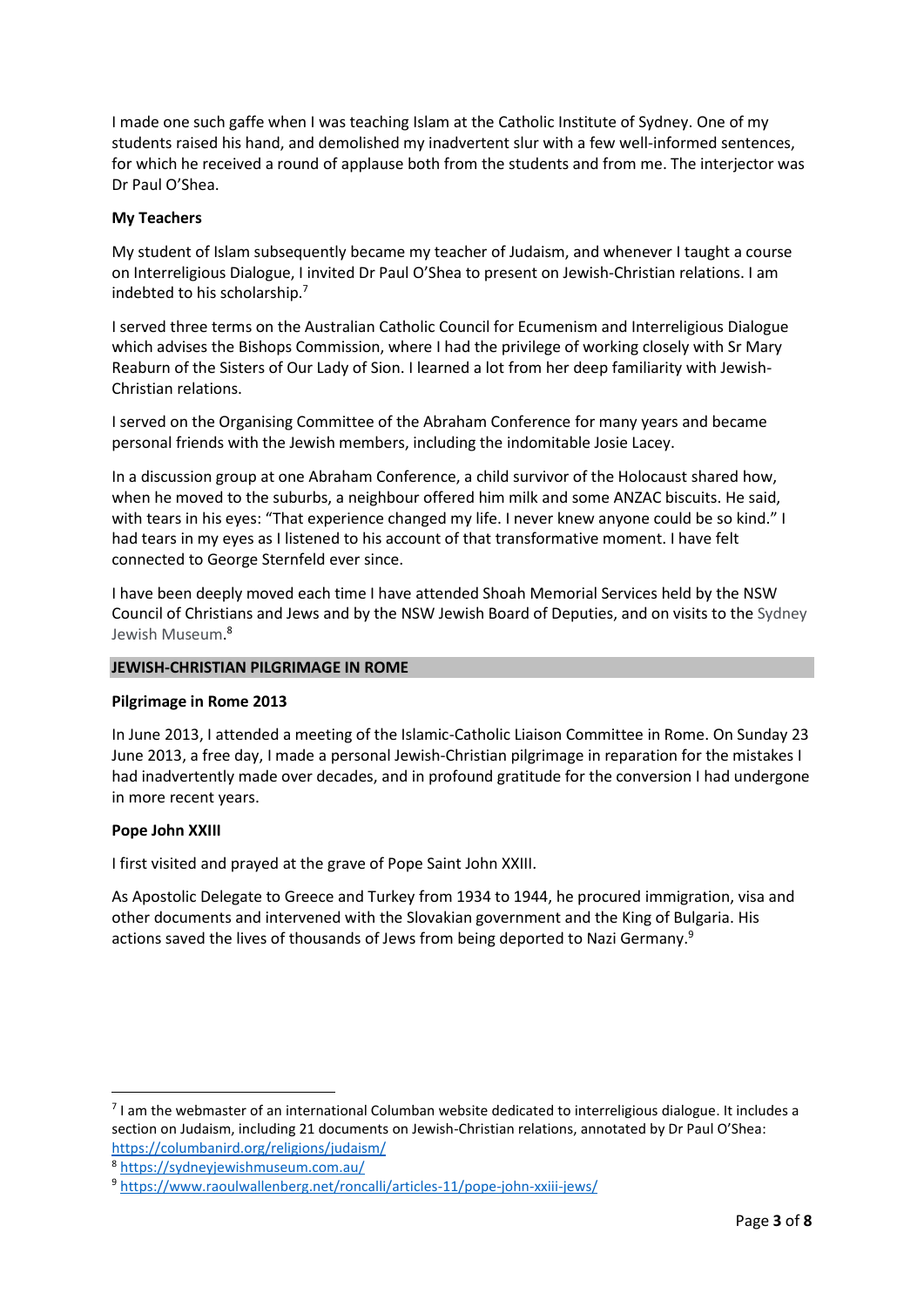On the 29 March 1959, just months after his election, Pope John XXIII ordered that the adjective "*perfidus*" ("faithless" or "unbelieving" – associated with "perfidious" or "treacherous") be removed from the Good Friday Prayer for the Jews.<sup>10</sup>

On 13 June 1960, the distinguished French historian and intellectual Jules Isaac presented Pope John XXIII with a dossier on "The Teaching of Contempt"<sup>11</sup>, the pejorative account of Jews in Christian documents which had contributed to antisemitism and the toxic environment in which Nazi socialism flourished and led to the Shoah. Pope John XXIII assured him that "he had the right to more than just hope" that something would be done. Later that year, true to his word, he tasked Cardinal Augustin Bea to write a "Decree on the Jews" for the Council, which evolved into the ground-breaking document, *Nostra Aetate.*

On 17 October 1960, Pope John XXIII, whose baptismal name was Giuseppe, greeted a delegation of American Jews with, "*Io sono Giuseppe, il vostro fratello*" ("I am Joseph, your brother"), <sup>12</sup> making his own the words of Patriarch Joseph revealing his identity to his brothers who had come from Canaan to buy grain in Egypt, a reference to Genesis 45:4 not lost on the rabbis.<sup>13</sup>

# **Pope Paul VI**

I next visited and prayed at the grave of Pope Saint Paul VI.

He was the first pope to travel outside Italy and his first trip was a pastoral visit to Israel.

His magisterial encyclical, *Ecclesiam Suam,* published on 6 August 1964, introduced "dialogue" into the teaching of the Catholic Church.<sup>14</sup>

He oversaw the completion of the Second Vatican Council, including the promulgation on 28 October 1965 of *Nostra Aetate,* which revolutionised the Catholic Church's attitude towards believers from other religions, especially Jews.<sup>15</sup>

On 22 October 1974, building on the foundations laid by his predecessor and Cardinal Bea, Pope Paul VI established the Commission for Religious Relations with the Jews as an office distinct from but closely linked with the Pontifical Council for Promoting Christian Unity.<sup>16</sup>

<sup>&</sup>lt;sup>10</sup> When the offensive word was recited four years later, he stopped the solemn liturgy and directed that the entire series of intercessions be started again from the beginning, this time following the revised text. <https://christopherblosser.blogspot.com/2008/04/pope-benedict-jews-and-friday-prayer.html>

<sup>&</sup>lt;sup>11</sup> The Teaching of Contempt: The Christian Roots of Anti-Semitism. By Jules Isaac. New York: Holt, Rinehart and Winston, Inc., 1964.

 $12$  This was in stark contrast to one of his predecessors, Pope Pius X, who, when Theodore Herzl, the founder of political Zionism, approached him for support for Jewish migration to Israel, refused to recognise the Jews and proffered to baptise them: "The soil of Jerusalem, if it was not always sacred, has been sanctified by the life of Jesus Christ. As head of the Church, I cannot tell you anything different. The Jews have not recognised Our Lord, therefore we cannot recognize the Jewish people. … And so, if you come to Palestine, and settle your people there, we shall have churches and priests ready to baptize you all."

[https://jewinthepew.org/2015/01/25/25-january-1904-pope-pius-x-gives-theodor-herzls-zionist-project-a](https://jewinthepew.org/2015/01/25/25-january-1904-pope-pius-x-gives-theodor-herzls-zionist-project-a-cold-reception-otdimjh-onthisday/)[cold-reception-otdimjh-onthisday/](https://jewinthepew.org/2015/01/25/25-january-1904-pope-pius-x-gives-theodor-herzls-zionist-project-a-cold-reception-otdimjh-onthisday/)

<sup>13</sup> [https://www.ccjr.us/dialogika-resources/documents-and-statements/roman-catholic/second-vatican](https://www.ccjr.us/dialogika-resources/documents-and-statements/roman-catholic/second-vatican-council/naprecursors/j231960oct19)[council/naprecursors/j231960oct19](https://www.ccjr.us/dialogika-resources/documents-and-statements/roman-catholic/second-vatican-council/naprecursors/j231960oct19)

<https://khnseattle.org/writing/i-am-joseph-your-brother-bridging-the-great-divide/>

<sup>14</sup> [https://www.vatican.va/content/paul-vi/en/encyclicals/documents/hf\\_p-vi\\_enc\\_06081964\\_ecclesiam.html](https://www.vatican.va/content/paul-vi/en/encyclicals/documents/hf_p-vi_enc_06081964_ecclesiam.html) 15 [https://www.vatican.va/archive/hist\\_councils/ii\\_vatican\\_council/documents/vat-ii\\_decl\\_19651028\\_nostra](https://www.vatican.va/archive/hist_councils/ii_vatican_council/documents/vat-ii_decl_19651028_nostra-aetate_en.html)[aetate\\_en.html](https://www.vatican.va/archive/hist_councils/ii_vatican_council/documents/vat-ii_decl_19651028_nostra-aetate_en.html)

<sup>16</sup> [http://www.christianunity.va/content/unitacristiani/en/commissione-per-i-rapporti-religiosi-con-l](http://www.christianunity.va/content/unitacristiani/en/commissione-per-i-rapporti-religiosi-con-l-ebraismo/commissione-per-i-rapporti-religiosi-con-l-ebraismo-crre.html)[ebraismo/commissione-per-i-rapporti-religiosi-con-l-ebraismo-crre.html](http://www.christianunity.va/content/unitacristiani/en/commissione-per-i-rapporti-religiosi-con-l-ebraismo/commissione-per-i-rapporti-religiosi-con-l-ebraismo-crre.html)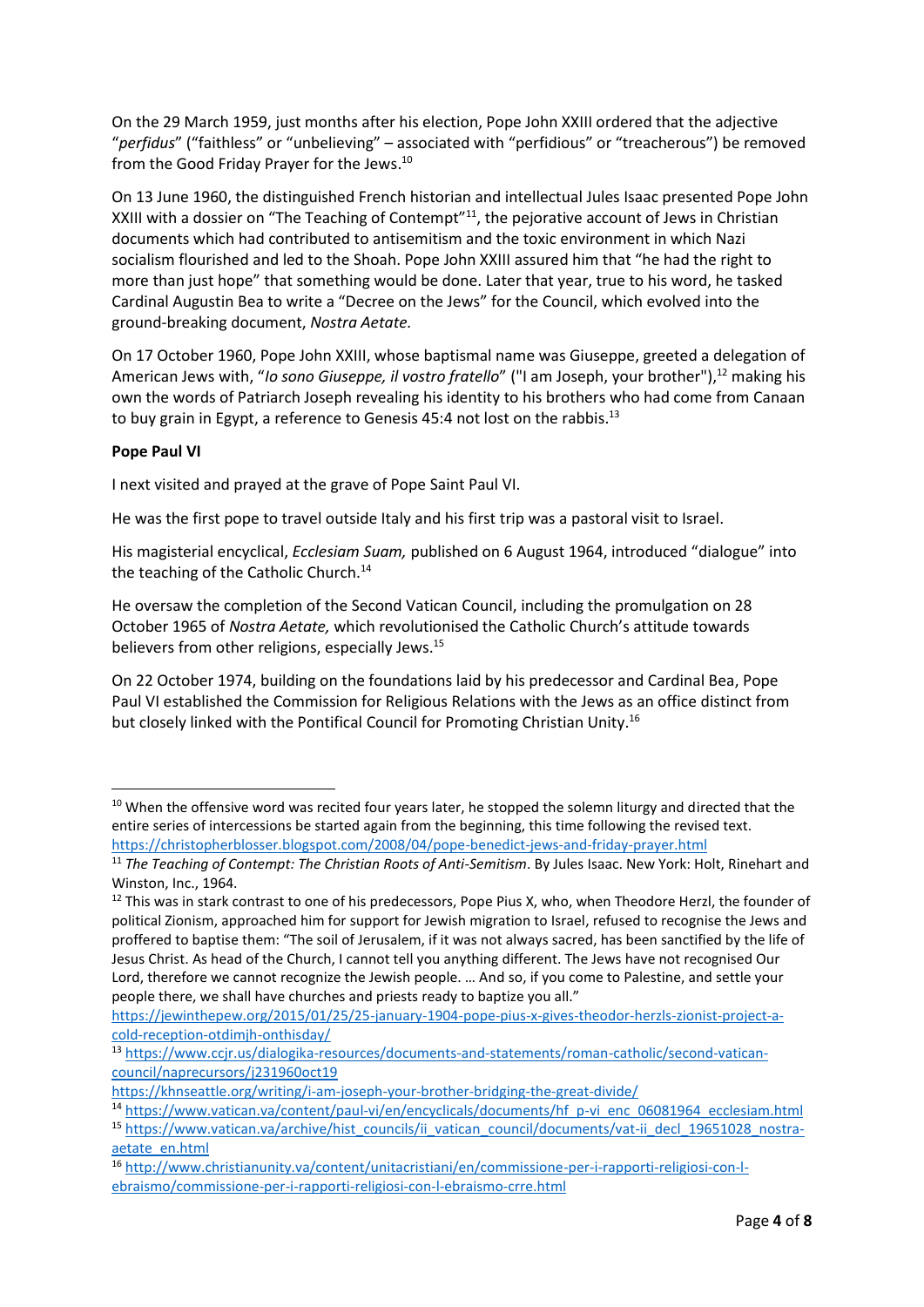## **Pope John Paul II**

Then I visited and prayed at the grave of Pope Saint John Paul II.

Growing up in Poland, Karol Wojtyla had Jewish friends who were taken in the Shoah, never to be seen again. This wrong shaped the young man's attitudes to Judaism and Jews. One life-long Jewish friend was Jerzy Kluger, who in later years used to visit the papal palace at the Vatican,<sup>17</sup> and acted as the pope's personal emissary in establishing diplomatic relations with the State of Israel in 1994.<sup>18</sup>

On the 26 March 2000, Pope John Paul II became the first pope to pray at the *Kotel* or Western Wall of the Temple Mount in Jerusalem, where he inserted into the wall a slip of paper with the prayer from the Day of Pardon held two weeks earlier for the Great Jubilee of the year 2000.

## God of our fathers,

you chose Abraham and his descendants to bring your Name to the Nations:

we are deeply saddened by the behaviour of those who in the course of history have caused these children of yours to suffer,

and asking your forgiveness we wish to commit ourselves to genuine brotherhood with the people of the Covenant. 19

## **Roman Synagogue**

On 13 April 1986, John Paul II became the first pope in centuries to visit the Roman Synagogue. I was living in Rome at that time but had been completely unaware of this historic event. On my personal pilgrimage 27 years later, I followed in his footsteps across the Tiber.

Facing what had been the Jewish Quarter stands San Gregorio della Divina Pietà.<sup>20</sup> Up until 1870, the pope had required Jews to attend compulsory sermons every sabbath in the *Piazza Gerusalemme* in front of this church. To avoid hearing them, the Jews put wax in their ears. When their ruse was discovered, the authorities carved into the façade of the church the Hebrew inscription from the Prophet Isaiah to which I referred earlier:

**2** I held out my hands all day long to a rebellious people, who walk in a way that is not good, following their own devices; **<sup>3</sup>** a people who provoke me to my face continually,

sacrificing in gardens and offering incense on bricks. (Is 65:2-3)

In the piazza in front of the synagogue, a plaque commemorates the Jews who had been corralled there in 1943. Of the 1,259 people, numbering 363 men, 689 women and 207 children, arrested by the Gestapo on the night of 16 October, 1,023 were identified as Jews and deported to Auschwitz. Of these, only fifteen men and one woman survived. $^{21}$ 

In the synagogue itself, in contrast to this historical hatred and fratricide, Pope John Paul II's words of fresh, new, fraternal relations still echo:

<sup>17</sup> [https://www.washingtonpost.com/local/obituaries/jerzy-kluger-boyhood-friend-of-pope-john-paul](https://www.washingtonpost.com/local/obituaries/jerzy-kluger-boyhood-friend-of-pope-john-paul-ii/2012/01/02/gIQAhxR2WP_story.html)[ii/2012/01/02/gIQAhxR2WP\\_story.html](https://www.washingtonpost.com/local/obituaries/jerzy-kluger-boyhood-friend-of-pope-john-paul-ii/2012/01/02/gIQAhxR2WP_story.html)

<sup>18</sup> [https://www.nytimes.com/2012/01/08/world/europe/jerzy-kluger-pope-john-paul-iis-jewish-confidant](https://www.nytimes.com/2012/01/08/world/europe/jerzy-kluger-pope-john-paul-iis-jewish-confidant-dies-at-90.html)[dies-at-90.html;](https://www.nytimes.com/2012/01/08/world/europe/jerzy-kluger-pope-john-paul-iis-jewish-confidant-dies-at-90.html) [https://www.washingtonpost.com/local/obituaries/jerzy-kluger-boyhood-friend-of-pope](https://www.washingtonpost.com/local/obituaries/jerzy-kluger-boyhood-friend-of-pope-john-paul-ii/2012/01/02/gIQAhxR2WP_story.html)[john-paul-ii/2012/01/02/gIQAhxR2WP\\_story.html](https://www.washingtonpost.com/local/obituaries/jerzy-kluger-boyhood-friend-of-pope-john-paul-ii/2012/01/02/gIQAhxR2WP_story.html)

<sup>&</sup>lt;sup>19</sup> [https://www.vatican.va/news\\_services/liturgy/documents/ns\\_lit\\_doc\\_20000312\\_prayer-day](https://www.vatican.va/news_services/liturgy/documents/ns_lit_doc_20000312_prayer-day-pardon_en.html)[pardon\\_en.html](https://www.vatican.va/news_services/liturgy/documents/ns_lit_doc_20000312_prayer-day-pardon_en.html)

<sup>&</sup>lt;sup>20</sup> [https://en.wikipedia.org/wiki/San\\_Gregorio\\_della\\_Divina\\_Piet%C3%A0](https://en.wikipedia.org/wiki/San_Gregorio_della_Divina_Piet%C3%A0)

<sup>&</sup>lt;sup>21</sup> [https://en.wikipedia.org/wiki/Raid\\_of\\_the\\_Ghetto\\_of\\_Rome](https://en.wikipedia.org/wiki/Raid_of_the_Ghetto_of_Rome)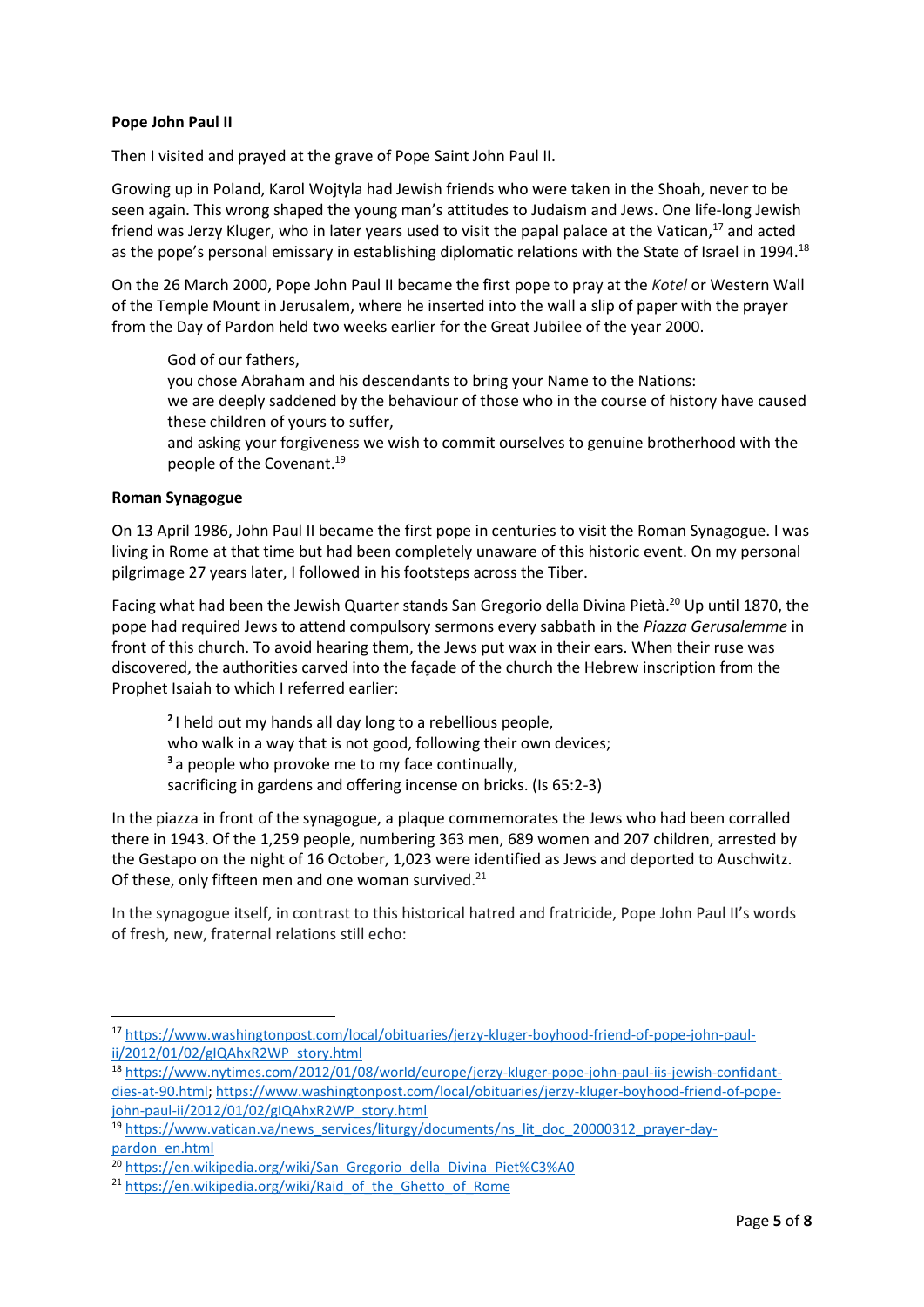The Jewish religion is not ''extrinsic'' to us, but in a certain way is ''intrinsic'' to our own religion. With Judaism, therefore, we have a relationship which we do not have with any other religion. You are our dearly beloved brothers, and in a certain way, it could be said that you are our elder brothers.<sup>22</sup>

## **Jerusalem**

In 2014, I did a month-long biblical course run by Sisters of Sion at their Ecce Homo Pilgrim House on the famous Via Dolorosa in the heart of the historic Old City of Jerusalem.<sup>23</sup> 30 years previously when I had visited as a Christian pilgrim, I had been blind to its Jewishness. This time my eyes were opened. Through long years in Christian-Muslim relations, my eyes were also opened to its Islamic character and to the constrained situation of the Palestinians.

## **Abraham Conference**

Being on the Organising Committee of the Abraham Conference over many years has attuned me to the complex sensitivities and loyalties within and across the three Abrahamic religions. The Abraham Conference has been held every year in Sydney since 2002, "with the exception of 2009 and 2010 when reactions here in Sydney to conflicts in the Middle East made it very difficult for the local representatives of the Abrahamic religions to meet amicably." <sup>24</sup> After that hiatus, I insisted on reviving the Abraham Conference, convinced that we if cannot talk to each other on this side of the world, there is little hope for peace on the other side of the world. Besides, as the title of the 2013 Statement of the Executive of the International Council of Christians and Jews affirms, "As long as you believe in a living God, you must have hope".<sup>25</sup>

## **LESSONS LEARNED**

My former situation is typical of many Christians of my generation, not through malice but largely through circumstance, and is still found in many postcodes throughout Australia. I have been blessed by encounter with Jews and by learning about Judaism.

As I look back on my pilgrim journey in Jewish-Christian relations over the past 20 years, what have I learned?

It is said, "Ignorance is bliss". This is not true. Ignorance is risky, and potentially fatal. While the ignorant may be blissful, he or she may be trampling on the sensitivities of others. The Shoah was facilitated by centuries of Christian ignorance and antipathy towards Jews. My ignorance of Jews and Judaism risked perpetuating that animosity. To change this tragic course of history, I had to overcome my ignorance.

And not just me. The Shoah was facilitated by Christian "teaching of contempt"<sup>26</sup>. I would not have inadvertently committed contemptuous blunders for so long in my Christian preaching if I had been educated earlier. Priests, ministers, seminarians and others training for Christian ministry must be formally educated and inducted into Jewish-Christian relations.

It is also said, "you cannot know where you are going if you do not know where you have come from". Since Christianity emerged out of ancient Israel; since Jesus, his mother, foster father, and first followers were all Jews; since Christians and Jews share in part a common scripture and the

<sup>22</sup> [https://www.nytimes.com/1986/04/14/world/text-of-pope-s-speech-at-rome-synagogue-you-are-our-elder](https://www.nytimes.com/1986/04/14/world/text-of-pope-s-speech-at-rome-synagogue-you-are-our-elder-brothers.html)[brothers.html](https://www.nytimes.com/1986/04/14/world/text-of-pope-s-speech-at-rome-synagogue-you-are-our-elder-brothers.html)

<sup>23</sup> <https://www.eccehomopilgrimhouse.com/>

<sup>&</sup>lt;sup>24</sup> Preamble, The Abraham Conference, Terms of Reference, approved 19/01/2020.

<sup>25</sup> <https://www.bbcatholic.org.au/ArticleDocuments/1494/EI%20ICCJ%20Pentecost%202013.pdf.aspx>

<sup>26</sup> *The Teaching of Contempt: The Christian Roots of Anti-Semitism*. By Jules Isaac. New York: Holt, Rinehart and Winston, Inc., 1964.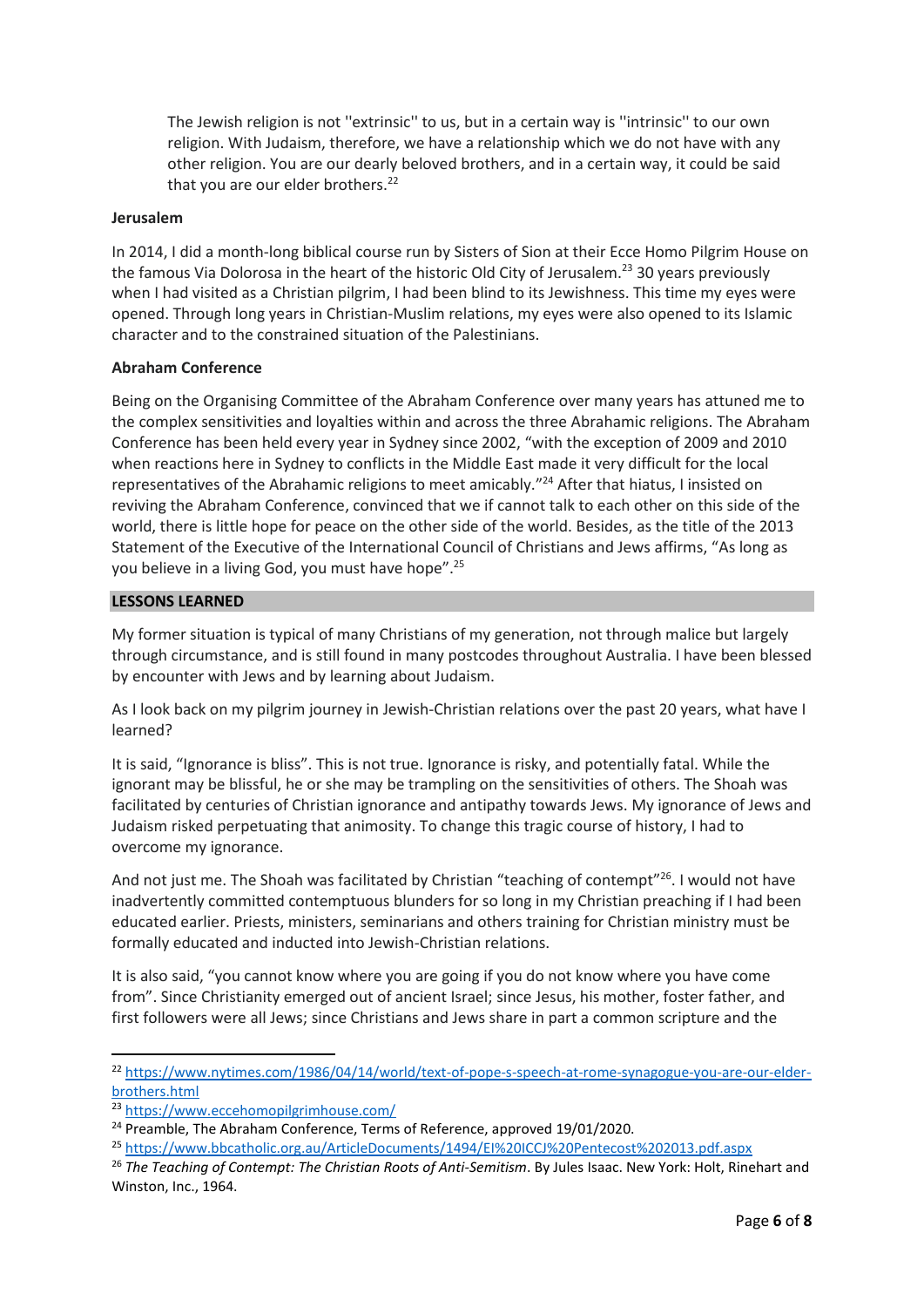other part is written by Jewish followers of Jesus; since the Christian faith, liturgy, major feasts, and moral code all draw from the Jewish heritage; I cannot know my Christian self unless I learn about my Jewish ancestry.

From a lifetime of missionary "crossing boundaries of country, language and culture"<sup>27</sup>, of academic work, and interfaith engagements, I know that the best way to learn about a religion is to get to know its followers, not as objects, but as subjects, as persons and fellow believers.

- I am convinced that Pope John Paul II was able to make prophetic advances in Jewish-Christian relations because he had life-long Jewish friends and firsthand encounter with the horrors of the Shoah.
- Similarly, I am convinced that Pope Francis is making impactful contributions to Jewish-Christian relations because of his 20 plus years of close friendship with Rabbi Abraham Skorka.
- I too have been privileged that Jews have extended the hand of friendship across the abyss of my ignorance and shared their stories with me, including the horrors of the Shoah, for which I am very grateful.

Being an ordained minister with academic and leadership roles in interfaith, I needed more than simply having Jewish friends in my 'social' circle. I needed "professional development". I have been privileged to have Jewish and Christian 'scholars' who dismantled my ignorance and educated me about Jews and Judaism. To those already mentioned, I add Rabbi David Rosen, whom I have heard speak many times at international interfaith events, and Rabbi Lord Jonathan Sacks<sup>28</sup>, whose books have inspired and challenged me, whose snippets of profound wisdom I have often quoted, and whom I heard speak in this synagogue in January 2012.<sup>29</sup> He was a moral compass for the world. May his memory be a blessing.

It is significant that I have mentioned both Jewish *and* Christian 'friends' and 'scholars'. This highlights the need for "allies" or "partners" *within* our traditions who bridge our traditions, that is, Jews and Christians who model the type of friendly relationship we want to cultivate between our communities, and Jewish and Christian scholars who work collaboratively to educate their own and each other's communities. I am privileged that Rabbi Zalman Kastel and I share such collaboration. Rabbi Dr Benjamin Elton also collaborates in interfaith activities.

Finally, I believe that Christians have a particular contribution to make to interfaith relations. Because of our place in history at the beginning of the Common Era and our theology of reconciliation in Jesus Christ, Christians can stand in solidarity with *both* Israelis and Palestinians – without taking sides for or against either but being a bridge between both.<sup>30</sup>

 $27$  C.102, Constitutions and Directory, The Missionary Society of Saint Columban, p. 2.

<sup>28</sup> <https://www.rabbisacks.org/>

<sup>29</sup> <https://www.jwire.com.au/chief-rabbi-captivates-the-great/>

<sup>&</sup>lt;sup>30</sup> As the Justice and Peace Office of the Latin Patriarchate of Jerusalem said in relation to the current violence in the Middle East: "We mourn all the victims of this unending bloodshed, Jewish Israelis, Palestinian Arabs and others who have died. … We continue to cry out that violence is wrong and will not bring a solution but only more violence." [https://www.americamagazine.org/politics-society/2022/05/16/palestine-israel-shireen](https://www.americamagazine.org/politics-society/2022/05/16/palestine-israel-shireen-abu-akleh-funeral-242994)[abu-akleh-funeral-242994](https://www.americamagazine.org/politics-society/2022/05/16/palestine-israel-shireen-abu-akleh-funeral-242994)